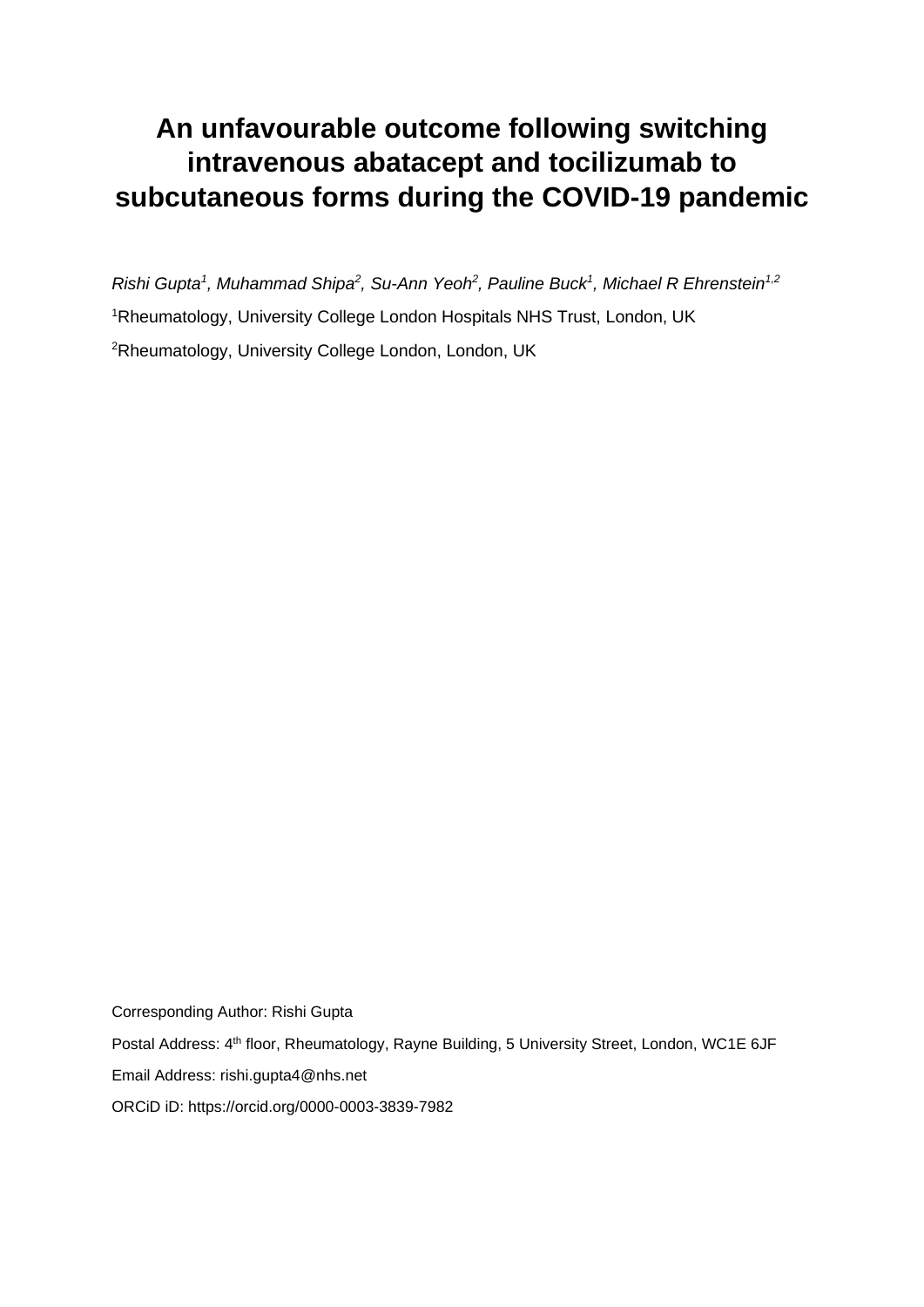**Key Message –** Unfavourable outcomes in rheumatoid arthritis following switching from intravenous to subcutaneous biologics during the pandemic.

## Dear Editor,

The COVID-19 pandemic has seen profound adaptations made to rheumatology practice. National Institute for Health and Care Excellence (NICE) published [COVID-19 rapid guidelines](https://www.nice.org.uk/guidance/ng167/chapter/4-Treatment-considerations#biological-treatments) proposing that clinicians should consider switching intravenous (IV) biologic disease-modifying anti-rheumatic drugs (bDMARDs) to subcutaneous (SC) forms to minimise face-to-face contact in a hospital setting.

We identified 250 patients on IV abatacept or tocilizumab with rheumatoid arthritis (RA) at our hospital. Patients were considered for switching to SC injection if they had stable disease, receiving a standard dose, had not had the equivalent drug administered subcutaneously previously, and had no changes to their DMARD in the last 3 months. Some patients did not agree to switch; reasons included not wanting to self-administer injections and not being able to have blood monitoring locally. Adopting a joint decision-making approach between doctor and patient, only 32 patients were switched to the SC formulation.

In line with the British Society of Rheumatology's published guidance, 24 of the 32 patients who switched were shielding because of their co-morbidities or concurrent immunosuppressant use and the other 8 patients were self-isolating at their discretion. None of our patients had COVID-19 symptoms at the time of data collection. Between February and March 2020, 14 patients on abatacept were switched from 4-weekly IV infusion to weekly SC injection whilst 18 patients on tocilizumab were switched from 4-weekly IV infusion to weekly SC injection. Patient-reported outcome measures (PROMs) were recorded directly before, and three months after the switch using Multi-Dimensional Health Assessment Questionnaire (MD-HAQ). These responses were used to calculate RAPID3 scores (1), a quantitative measure accounting for patients' functional ability, pain, and global wellbeing. We also explored whether patients wanted to revert to the IV form and their reasoning behind this decision.

29 of the 32 patients (90.6%) who switched completed our questionnaire. 85% (11/13) of abatacept patients and 88% (14/16) of tocilizumab patients were in clinical remission or experiencing low disease activity as assessed by DAS28-ESR prior to switching from IV to SC. Overall, 77% (10/13) of abatacept and 88% (14/16) of tocilizumab patients indicated a desire to revert to IV administration 3 months after switching to SC injections (Figure 1). 60% (6/10) of abatacept patients who wanted to return to the IV formulation described worsening joint pain, stiffness, and swelling since the switch to SC, particularly in the days immediately prior to their weekly injection. These worsening symptoms were demonstrated by the increasing total scores of RAPID3 (11.08 to 15.43, p=0.01), along with functional ability (3.63 to 4.63, p=0.04), pain (4.55 to 6.05, p=0.04) and global wellbeing (0.90 to 4.75, p= 0.01) where higher values indicate worsening patient function (Supplementary Figure S1). Similarly, half of the patients (7/14) who desired to revert to IV tocilizumab cited worsening of symptoms, evidenced by the increase in total RAPID3 scores  $(8.66 \text{ to } 11.8, \text{ p=0.01})$ , functional ability  $(2.99 \text{ to } 3.51, \text{ p=0.02})$ , and global wellbeing (2.61 to 3.71, p=0.02).

Fig. 1 Details of patients who wanted to revert to i.v.from s.c. administration.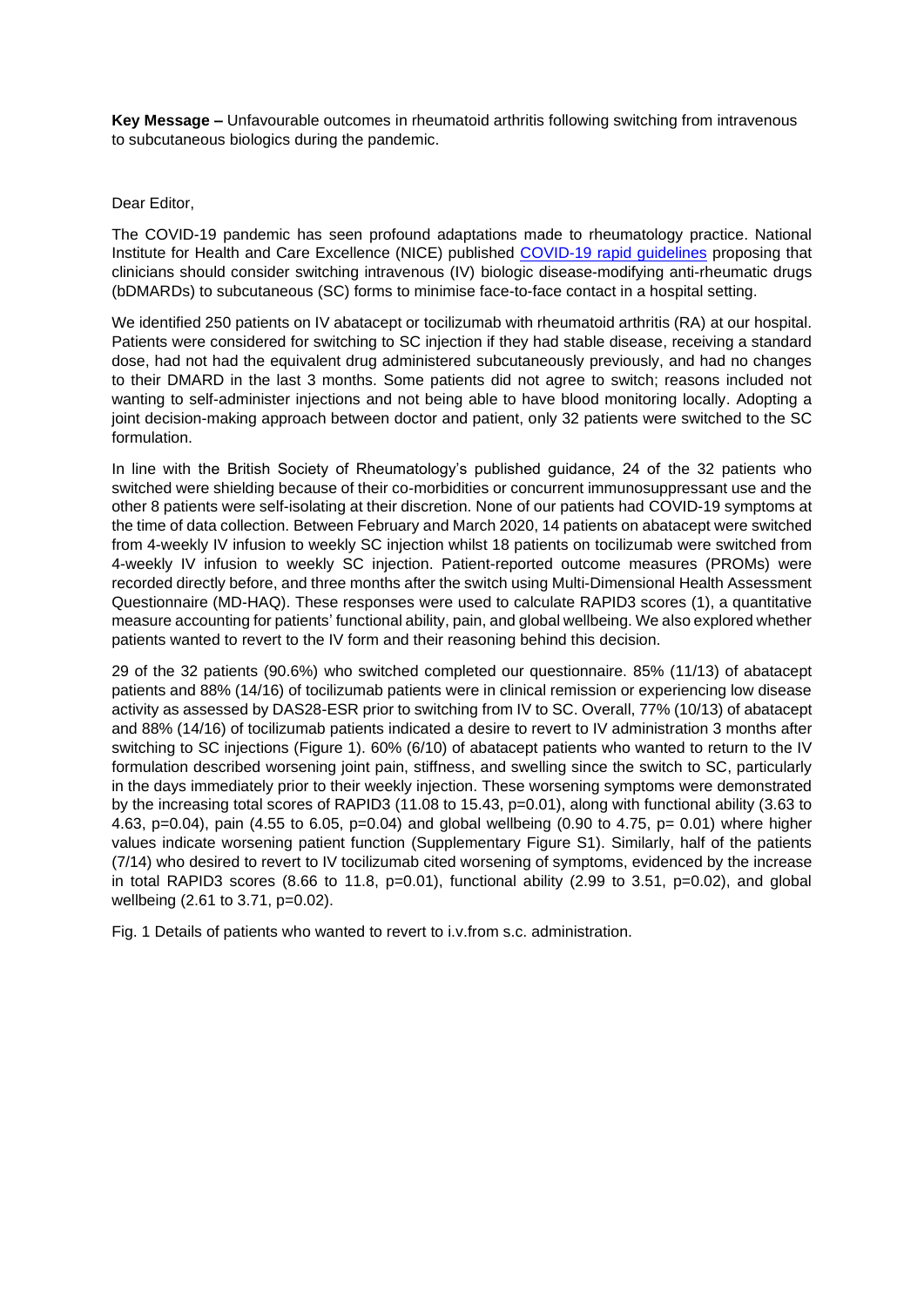

The effectiveness of SC compared to IV bDMARDs has been investigated previously. A 2018 study of 3,448 RA patients from eight European registries involving IV to SC switches, concluded that SC tocilizumab is an acceptable alternative to IV tocilizumab. No details about the cause of switching were provided (2). A 2011 double-blind study of 1,457 RA patients demonstrated equivalent efficacy between IV and SC abatacept for RA (3). However, a small real-world study of abatacept IV to SC switchers reported that 22.9% switched back to IV over a 6-month period due to worsening of symptoms (4).

In our study, 29.2% (7/24) who wanted to revert to IV medication did so because they preferred the 4 weekly face-to-face visits with a healthcare provider, reinforcing the role of the therapeutic relationship in determining patient satisfaction. A 2017 study of 405 patients on IV bDMARDs outlined the patientreported advantages of IV administration; including the visit acting as an additional physical assessment and staff being able to monitor for side-effects and provide emotional support (5). Only half of patients considered their administration method to have resulted from joint decision-making between patient and doctor, with 35.3% stating this decision was made solely by their doctor (5).

The majority of patients in our small study who went through IV to SC switch preferred to return to the IV formulation. Those who preferred to return to IV administration did so because of worsening of their symptoms (reflected by total, and all components of RAPID3). It is tempting to speculate that a reduction in face-to-face interactions with healthcare professionals may have influenced the worsening disease activity as assessed by PROMs. Taken together, our results suggest switching from IV to SC abatacept or tocilizumab should not be mandatory and perhaps not even advisable for future pandemics and may only have a limited impact if adopting a joint decision-based approach due a low percentage of patients agreeing to switch formulation.

No specific funding was received from any bodies in the public, commercial or not-for-profit sectors to carry out the work described in this article.

The authors have no conflicts of interest to declare.

**References**